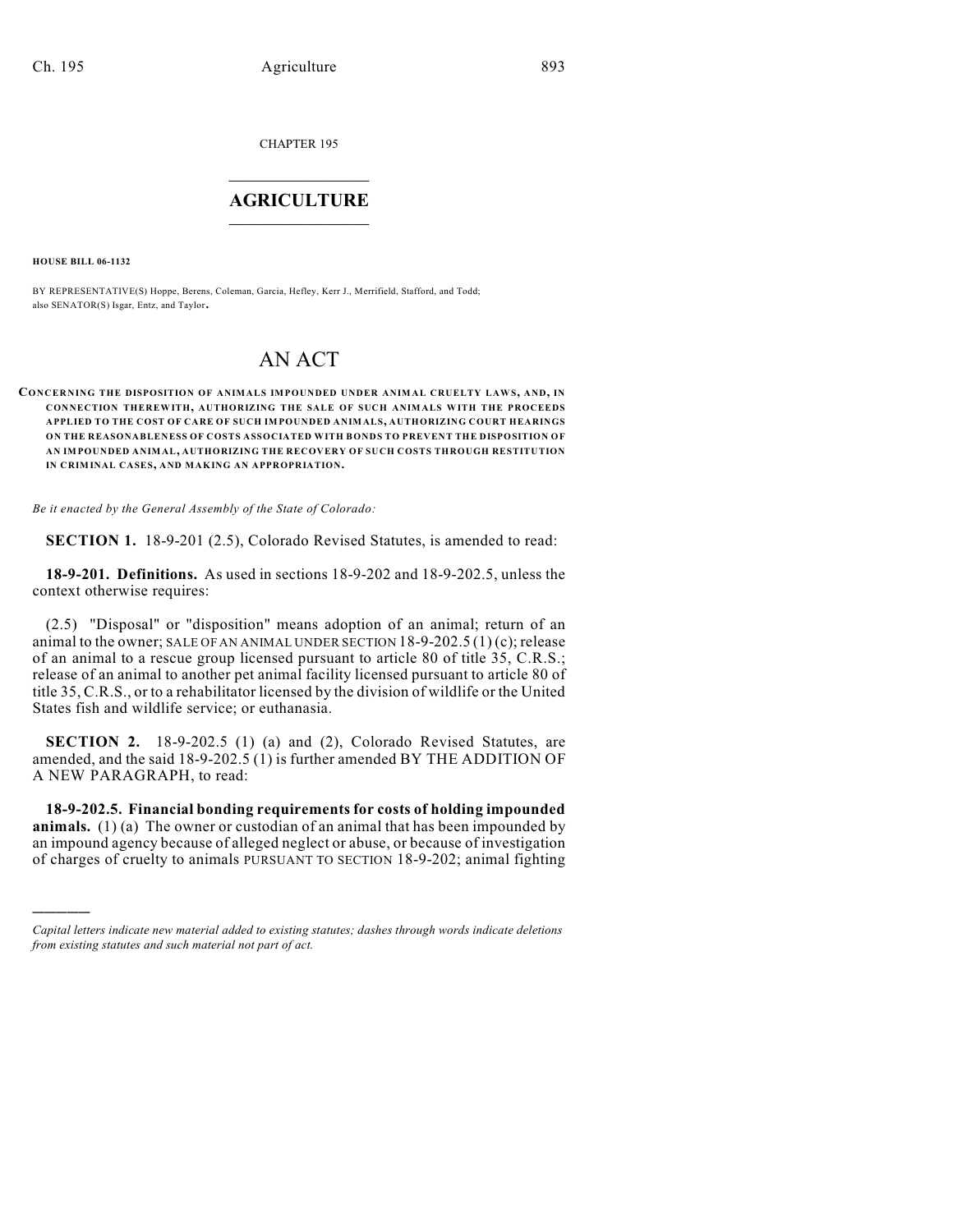PURSUANT TO SECTION 18-9-204; MISTREATMENT, NEGLECT, OR ABANDONMENT UNDER ARTICLE 42 OF TITLE 35, C.R.S.; or unlawful ownership of a dangerous dog as described in sections  $18-9-202$ ,  $18-9-204$ , and SECTION 18-9-204.5, respectively, may prevent disposition of the animal by an impound agency by posting a bond with the court in an amount sufficient to provide for the animal's care and keeping PROVISION at the impound agency for at least thirty days, including the day on which the animal was taken into custody. THE OWNER OR CUSTODIAN OF ANY IMPOUNDED ANIMAL MAY REQUEST A HEARING IN A COURT OF COMPETENT JURISDICTION WITHIN TEN DAYS AFTER IMPOUNDMENT TO DETERMINE WHETHER THE COSTS ASSOCIATED WITH THE BOND ARE FAIR AND REASONABLE FOR THE CARE OF AND PROVISION FOR THE IMPOUNDED ANIMAL. Such bond shall be filed with the court within ten days after the animal is impounded. At the end of the time for which expenses are covered by the bond, if the owner or custodian desires to prevent disposition of the animal, the owner or custodian shall post a new bond with the court within ten days after the prior bond's expiration. However, the court shall order the immediate disposition of the animal by euthanasia if, in the opinion of a veterinarian, the animal is experiencing extreme pain or suffering. At the end of the time for which expenses are covered by the bond, the impound agency may determine disposition of the animal unless there is a court order prohibiting such disposition. The owner or custodian shall be liable for the cost of the care keeping OF, PROVISION FOR, or disposal of the animal.

(c) (I) WITH RESPECT TO THE SALE OF AN ANIMAL, THE PROCEEDS SHALL FIRST BE APPLIED TO THE COSTS OF THE SALE AND THEN TO THE EXPENSES FOR THE CARE OF AND PROVISION FOR THE ANIMAL, INCLUDING EXPENSES INCURRED BY THE IMPOUND AGENCY. IF THE OWNER OF THE ANIMAL IS CONVICTED OF CRUELTY TO ANIMALS UNDER SECTION 18-9-202, ANIMAL FIGHTING UNDER SECTION 18-9-204, OR UNLAWFUL OWNERSHIP OF A DANGEROUS DOG UNDER SECTION 18-9-204.5 OR IS FOUND BY COURT ORDER TO HAVE MISTREATED, NEGLECTED, OR ABANDONED THE ANIMAL UNDER ARTICLE 42 OF TITLE 35, C.R.S., THE REMAINING PROCEEDS, IF ANY, SHALL BE PAID TO THE IMPOUND AGENCY. IF THE OWNER OF THE ANIMAL IS NOT CONVICTED OF SUCH CHARGES OR IS NOT FOUND BY COURT ORDER TO HAVE SO MISTREATED, NEGLECTED, OR ABANDONED THE ANIMAL, THE REMAINING PROCEEDS, IF ANY, SHALL BE PAID OVER TO THE OWNER OF THE ANIMAL.

(II) IF THE IMPOUND AGENCY IS THE DEPARTMENT OF AGRICULTURE, MONEYS CREDITED TO THE DEPARTMENT OF AGRICULTURE FOR EXPENSES SHALL BE TRANSMITTED TO THE STATE TREASURER AND CREDITED TO THE ANIMAL PROTECTION FUND, CREATED IN SECTION 35-42-113, C.R.S. IF THE DEPARTMENT OF AGRICULTURE IS NOT THE IMPOUND AGENCY, MONEYS FOR EXPENSES SHALL BE PAID TO SUCH OTHER IMPOUND AGENCY AS THE COURT ORDERS.

(III) IF THE OWNER OF THE ANIMAL CANNOT BE FOUND, ANY REMAINING PROCEEDS AFTER ALL OTHER EXPENSES HAVE BEEN PAID SHALL BE PAID INTO THE ANIMAL PROTECTION FUND OR, IF THE IMPOUND AGENCY IS NOT THE DEPARTMENT OF AGRICULTURE, TO SUCH OTHER IMPOUND AGENCY AS THE COURT ORDERS. ANY CLAIM FOR SUCH REMAINING PROCEEDS BY THE OWNER OF THE ANIMAL SHALL BE MADE WITHIN ONE YEAR AFTER THE PAYMENT THEREOF TO THE IMPOUND AGENCY AND, UNLESS SO PRESENTED TO THE COURT, SHALL BE FOREVER BARRED UNLESS THE COURT BY PROPER ORDER MADE IN ANY CASE OTHERWISE DECREES. ANY REFUND ORDERED BY COURT DECREE SHALL BE PAID TO THE CLAIMANT BY THE IMPOUND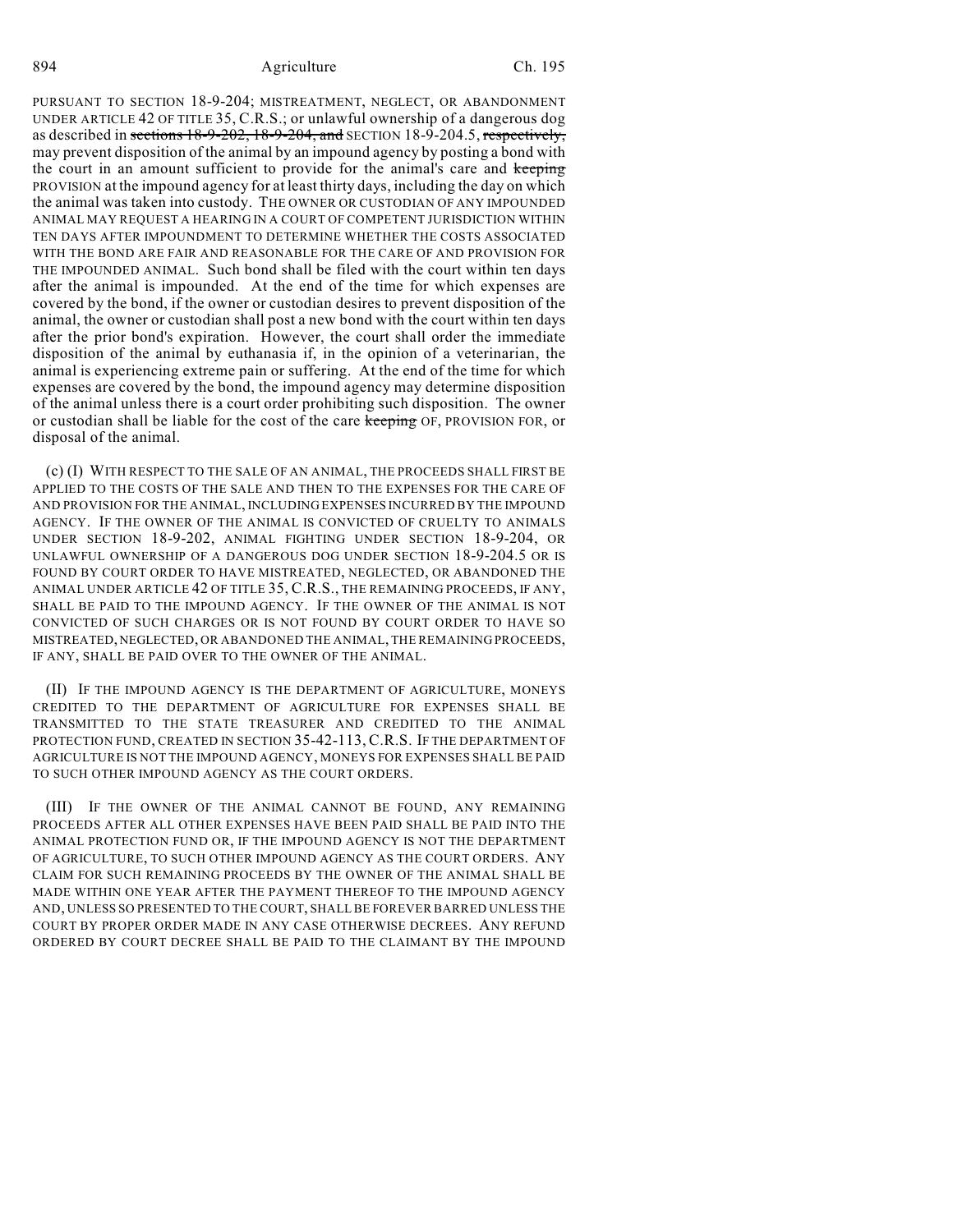AGENCY.

(IV) AT LEAST SIX DAYS PRIOR TO SALE OF THE ANIMAL, THE IMPOUND AGENCY SHALL PROVIDE WRITTEN NOTICE TO THE OWNER, AT THE OWNER'S LAST-KNOWN ADDRESS, OF THE TIME AND PLACE OF THE SALE OF THE ANIMAL.

(V) IF THE OWNER OF THE ANIMAL IS UNKNOWN, THE IMPOUND AGENCY SHALL CAUSE TO BE PUBLISHED FOR ONE WEEK, IN A NEWSPAPER OF GENERAL CIRCULATION IN THE JURISDICTION WHEREIN SUCH ANIMAL IS FOUND, NOTICE OF SALE OF THE ANIMAL, AND SHALL FURTHER CAUSE NOTICE OF THE SALE OF THE ANIMAL TO BE POSTED AT A PLACE PROVIDED FOR PUBLIC NOTICES IN THE JURISDICTION WHEREIN SUCH SALE WILL TAKE PLACE, AT LEAST FIVE DAYS PRIOR TO THE SALE.

(VI) THE PROVISIONS OF THIS PARAGRAPH (c) SHALL NOT APPLY TO THE DISPOSITION OF AN ANIMAL FOR A FEE BY:

(A) ADOPTION OF AN ANIMAL;

(B) RELEASE OF AN ANIMAL TO A RESCUE GROUP LICENSED PURSUANT TO ARTICLE 80 OF TITLE 35, C.R.S.;

(C) RELEASE OF AN ANIMAL TO ANOTHER PET ANIMAL FACILITY LICENSED PURSUANT TO ARTICLE 80 OF TITLE 35, C.R.S.; OR

(D) RELEASE OF AN ANIMAL TO A REHABILITATOR LICENSED BY THE DIVISION OF WILDLIFE OR THE UNITED STATES FISH AND WILDLIFE SERVICE.

(2) For purposes of this section, "impound agency" means an agency, including, but not limited to, an animal shelter as defined in section 35-80-102 (1), C.R.S., AND THE DEPARTMENT OF AGRICULTURE, CREATED IN SECTION 24-1-123,C.R.S., that impounds an animal pursuant to the provisions of subsection (1) of this section or section 18-9-202 (1.8).

**SECTION 3.** 35-42-113 (1), Colorado Revised Statutes, is amended to read:

**35-42-113. Animal protection fund - creation.** (1) There is hereby created an animal protection fund. Any donations collected for animal protection, ANY NET PROCEEDS FROM THE SALE OF AN ANIMAL PURSUANT TO SECTION 18-9-202.5 (1) (c), C.R.S., AND ANY MONEYS FROM RESTITUTION ORDERED FOR THE EXPENSES OF THE DEPARTMENT OF AGRICULTURE IN SELLING AND PROVIDING FOR THE CARE OF AND PROVISION FOR ANIMALS DISPOSED OF UNDER THE ANIMAL CRUELTY LAWS IN ACCORDANCE WITH PART 2 OF ARTICLE 9 OF TITLE 18, C.R.S., OR THIS ARTICLE shall be transmitted to the state treasurer, who shall credit the same to the animal protection fund. The general assembly shall make annual appropriations from such fund to the department of agriculture to aid in carrying out the purposes of this article. Such appropriations shall not be made for personal services.

**SECTION 4.** 18-1.3-602 (3) (c) (I), Colorado Revised Statutes, is amended to read:

**18-1.3-602. Definitions.** As used in this part 6, unless the context otherwise